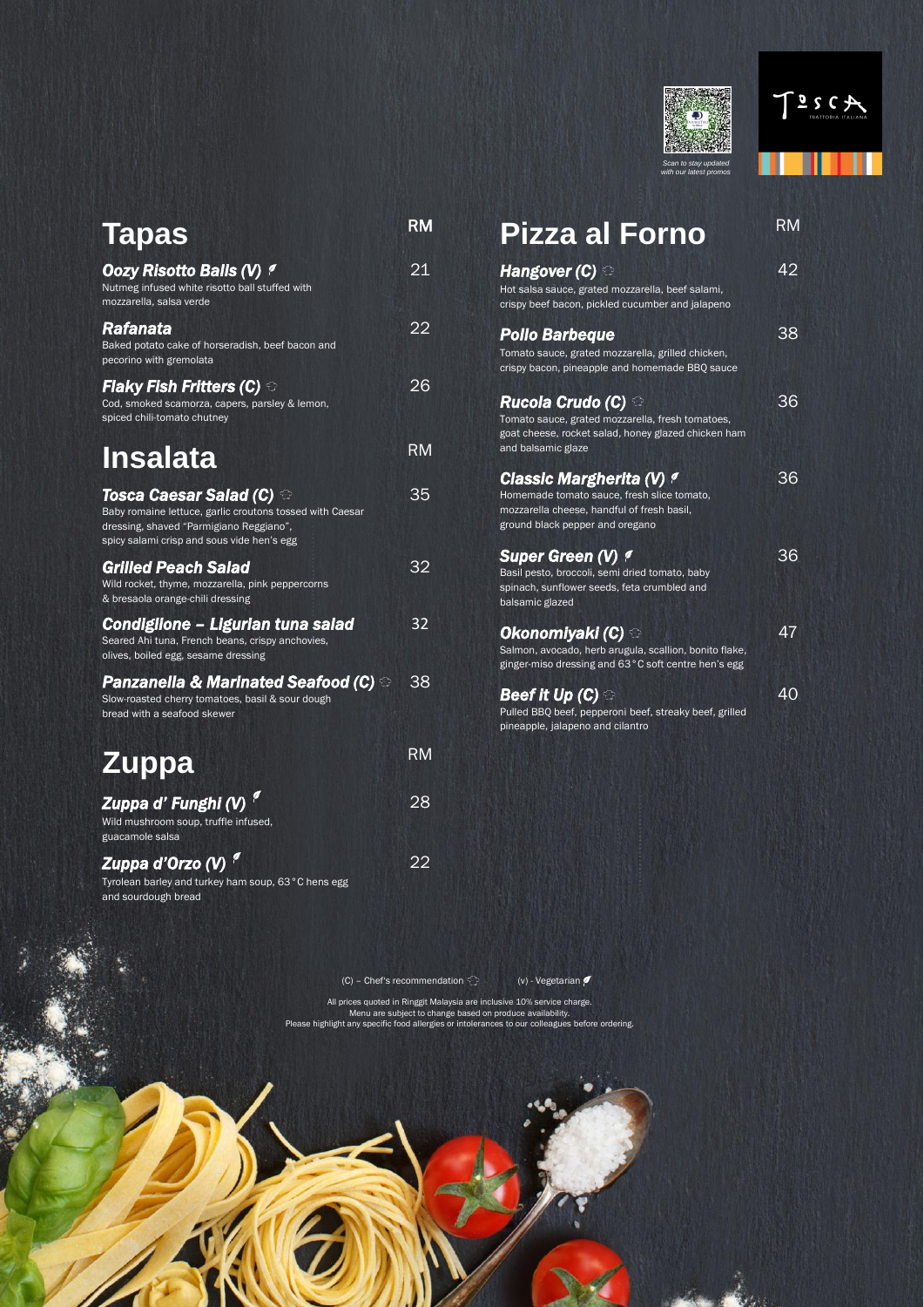



All prices quoted in Ringgit Malaysia are inclusive 10% service charge. Menu are subject to change based on produce availability. Please highlight any specific food allergies or intolerances to our colleagues before ordering.

# **Carne Miste E Pesce RM** *Carre di Agnello*

| <b>Pasta</b>                                                                                                                                            | <b>RM</b> |
|---------------------------------------------------------------------------------------------------------------------------------------------------------|-----------|
| Mozzarella Ripiena di Polpette di<br><b>Carne (C)</b> $\odot$<br>Angus beef spaghetti meatballs stuffed with<br>mozzarella cheese                       | 41        |
| <b>Tuna Fettuccine</b><br>Seared Ahi tuna, courgettes, tomatoes confit,<br>pecorino & shaved almonds                                                    | 38        |
| Fruti di Mare Con Zafferano (C) $^\odot$<br>Saffron linguini with, calamari, prawns, scallops, chili<br>flakes, fresh basil, Italian parsley and garlic | 52        |
| Anatra Affumicata Alla Carbonara<br>Rich cream sauce Fettuccine with smoked duck,<br>shaved Parmigiano                                                  | 44        |
| Stracotto Parpadelle (C) $\, \mathbb{G}$<br>Slow-cooked beef ragout, asparagus, mushrooms,<br>tomato and mirepoix                                       | 41        |
| Raviolo all'Aragosta<br>Giant ravioli filled with lobster meat, sweet & spicy<br>thyme-spiked chili peppers                                             | 60        |
| Tortellini Ricotta E Spinaci (V) 9<br>Fresh ricotta, spinach and basil pesto tortellini, creamy tomato<br>vegetables ragout, Shaved Parmigiano          | 45        |
| <b>Carne Miste E Pesce</b>                                                                                                                              | RM        |
| <b>Berretto di Ribeye 220gm</b><br>Angus ribeye cap, scaloppini potato, chili infused<br>summer vegetables stew and herbs butter                        | 85        |
| Filetto di Ribeye 220gm (C)<br>Angus tenderloin of ribeye, stewed artichoke with<br>streaky beef and broad beans, tarragon hollandaise                  | 102       |
| Pollo di Primavera (C)<br>(cooking time 1/2hr)<br>Brick oven roasted honey glazed spring chicken,                                                       | 55        |

Strawberry yoghurt • Belgian Chocolate Cookies & Cream • Passion Fruit Sorbet (V)

home-fried potato and green chili-coriander risotto

95

| Coriander-cumin crusted rack of lamb, Italian bread<br>and spinach dumpling, gremolata                                                     |     |
|--------------------------------------------------------------------------------------------------------------------------------------------|-----|
| <b>Merluzzo Arrostito (C)</b><br>Roasted blue eye cod, parmesan cherry tomato<br>volute, marinated shaved fennel                           | 85  |
| <b>Filetto di Branzino</b><br>Seared seabass fillet, hasselback potatoes, leek fondue,<br>tomato confit, olives and capers                 |     |
| <b>Trattoria Special-Sharing (Serves 2)</b>                                                                                                |     |
| Carbonade Valdostana (C)<br>(Pre order at least 1 day before)                                                                              | 160 |
| Chef's special an aromatic vacuum cooked hickory<br>smoked short rib of beef on creamy polenta<br>Roesti potato with sour cream and chives |     |

# **Encore Dessert**

Roasted medley vegetables & mushroom fritto

Its own jus, chimichurri sauce

|                                                                                                                                | IT IVI |
|--------------------------------------------------------------------------------------------------------------------------------|--------|
| <b>Tortino al Cioccolato (C)</b><br>Soft centre chocolate cake, vanilla gelato and<br>butterscotch sauce on sizzling hot plate | 26     |
| <b>Semifreddo al Torroncino</b><br>Nougat frozen dessert served with fruity sable and<br>melba sauce                           | 24     |
| <b>Our Tiramisu (C)</b><br>Most popular Italian dessert in Tosca                                                               | 28     |
| <b>Selection Of Premium Artisan Gelato</b><br><b>And Sorbetto (2 Scoops)</b><br>Handmade ice cream and sorbet of your choice   | 18     |
| After Eight (Mint-chocolate) • Lemon Sorbet (V)<br>Vaniglia Del Madagascar (Vanilla)                                           |        |

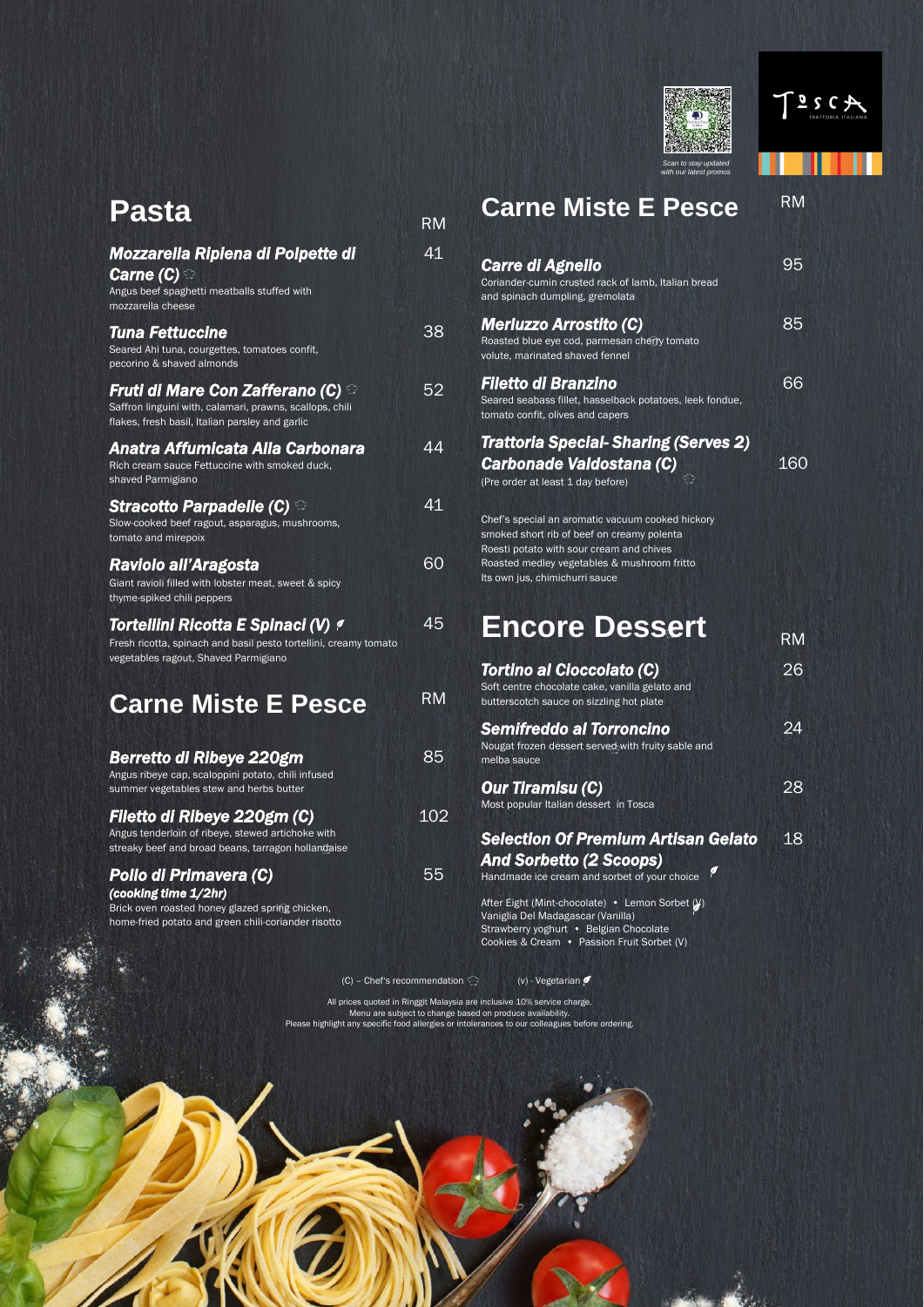



All prices quoted in Ringgit Malaysia are inclusive 10% service charge. Menu are subject to change based on produce availability. Please highlight any specific food allergies or intolerances to our colleagues before ordering.

### MAKAN KITCHEN @ TOSCA DINNER MENU SERVE DAILY FROM 6PM – 10PM STARTER RM

Crockpot Butternut Squash (V) ? - Asian spice scented roasted butternut squash soup, tomato confit and avocado salsa 22

Tom Yam Goong - Hot and sour lemongrass infused broth with prawns, mussels, 28

squid, and scallop with coriander, galangal and kaffir lime leaves

#### Burger's & Snacks

| The Burger ( C ) $\odot$<br>- Beef patty, tomato chutney, jalapeno, crispy onion ring, purple<br>slaw, sliced chedder, sunny side egg, on a house baked semi-<br>dried tomato bun | 42       |
|-----------------------------------------------------------------------------------------------------------------------------------------------------------------------------------|----------|
| <b>Hen's Picked BBQ Chicken Sliders -</b><br>- Pulled chicken, lemon guacamole, purple slaw, sliced chedder,<br>jalapeno pineapple relish, on a homemade charcoal bun             | 38       |
| The Traditional Club ( C ) $\odot$<br>- Triple deck white toast, grilled chicken breast, streaky beef<br>strips, cheddar cheese, egg mayo, avocado, fresh lettuce and<br>tomato   | 38       |
| <b>Hot and Spicy Buffalo Hen's</b><br>- Spicy peri-peri glaze, stilton cheese dressing, warm roasted<br>vegetable salad                                                           | 29       |
| Fish and Chip ( C ) $\odot$<br>Pollock fish fillet in crispy battered with regular cut fries, fork<br>mashed peas, tartar sauce and fresh lemon wedges                            | 46       |
| <b>Potato Cajun Fries</b><br><b>Potato Wedges</b>                                                                                                                                 | 14<br>14 |

#### MAINS FROM CHEF'S CHOICE

| <b>RICE SPECIAL</b>                                                                                                                                                                                                                                        | <b>RM</b> |
|------------------------------------------------------------------------------------------------------------------------------------------------------------------------------------------------------------------------------------------------------------|-----------|
| The Ultimate "kampung" ( C ) $\mathbin{\odot}$<br>- Bird's eye chili fried rice with crispy anchovies, shrimp<br>paste, water spinach, served with tiger prawn sambal,<br>chicken satay, egg omelette, mango kerabu and prawn<br>crackers                  | 35        |
| <b>Hainanese Chicken Rice</b><br>- Choice of roasted or steamed chicken, glazed with<br>superior soy sauce, served with flavoured chicken rice,<br>cucumber, minced ginger, baby boy choy with oyster<br>sauce, homemade fresh chili sauce and peanut soup | 38        |
| Nasi Kukus Ayam Rempah<br>- Spiced rubbed- honey glazed fried chicken, stir fried<br>greens with belacan, curry gravy, pickled vegetables acar<br>and egg omelette served with steamed fragrant rice                                                       | 35        |
| Heritage Oxtail Asam Pedas ( C ) $\odot$<br>- Signature by Melaka Chef - Spicy tamarind gravy and<br>ginger flower, pickled vegetables acar, served with<br>omelette and steamed fragrant rice                                                             | 38        |
| <b>HAWKER STREET</b>                                                                                                                                                                                                                                       |           |
| Sate Aroma<br>- Choice of half dozen charcoal grilled chicken or beef<br>skewers tangy peanut sauce, mojo sambal, fried shallot,<br>rice cake, cucumber-onion salad                                                                                        | 32        |
| Seafood Char Kuay Teow ( C ) $\mathbb {G}$<br>- Wok fried flat rice noodles, egg, chili paste, local chives,<br>sprouts and fish cake, sautéed scallop, squid and prawn                                                                                    | 36        |
| <b>Claypot Lou Shu Fun</b><br>- Stir Fried Rice pin noodles, minced chicken, black<br>fungus and shitake, soft hen's egg, scallion and julienne<br>carrot, served in hot claypot                                                                           | 32        |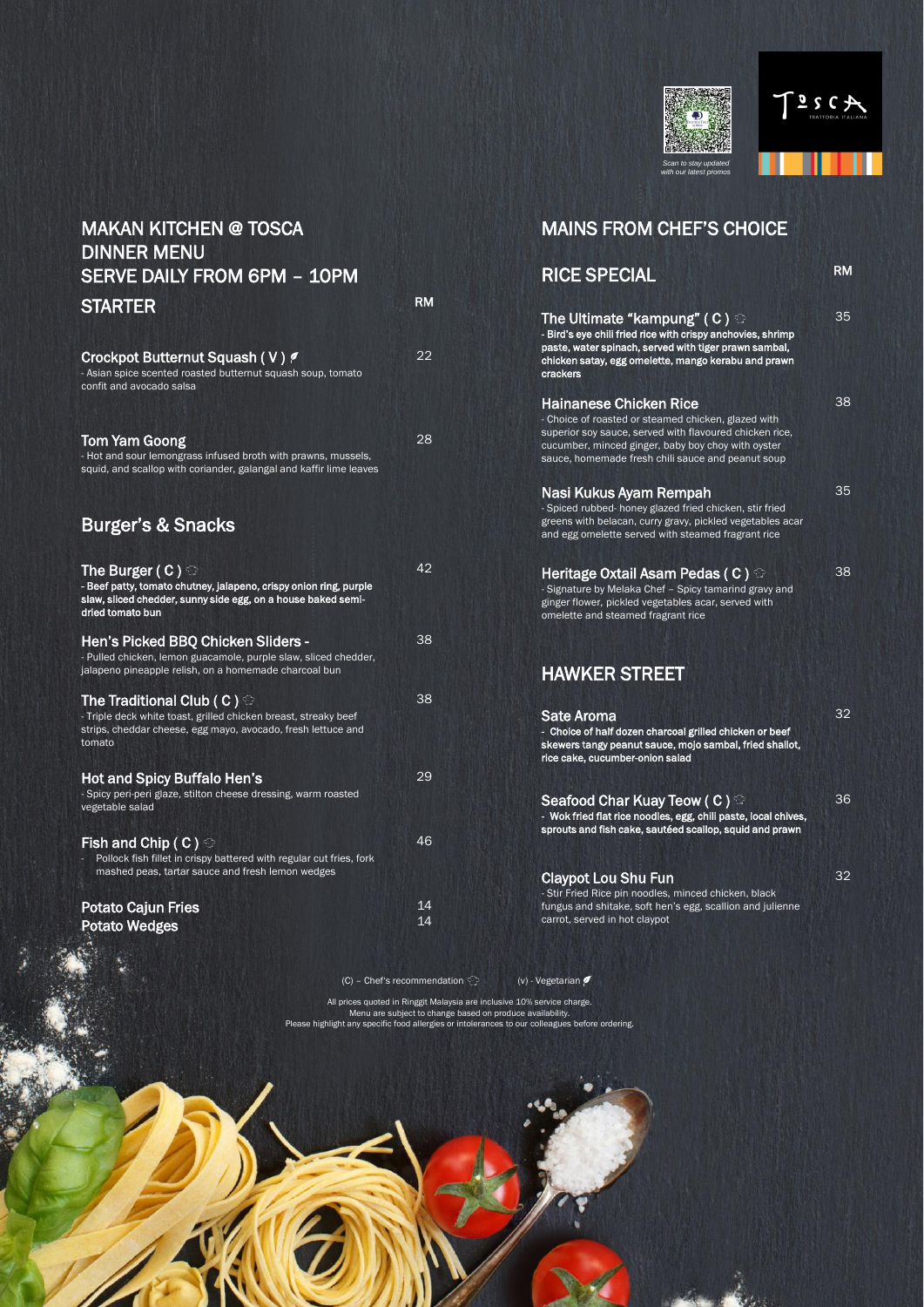



*Scan to stay updated with our latest promos*



## Soft Drink

| Coke, Coke Zero, Sprite, Ginger Ale,<br>Tonic, Soda, 100 Plus   | 14        |
|-----------------------------------------------------------------|-----------|
| <b>Still Water</b>                                              | <b>RM</b> |
| Acqua Panna (250ml)<br>Acqua Panna (750ml)                      | 18<br>36  |
| <b>Sparkling Water</b>                                          | <b>RM</b> |
| San Pellegrino (250ml)<br>San Pellegrino (1000ml)               | 18<br>36  |
| <b>Fresh Juice</b>                                              | <b>RM</b> |
| Watermelon, Green Apple, Orange                                 | 18        |
| <b>Chilled Juice</b>                                            | <b>RM</b> |
| Guava, Mango, Lime, Pineapple, Apple                            | 16        |
| Tea - Dilmah                                                    | <b>RM</b> |
| English Breakfast, Earl Grey, Chamomile, Jasmine,<br>Peppermint | 14        |

Berry Sensation, Lively Lime & Orange Fusion, Ceylon Green Tea, Arabian Mint Tea with Honey, perfect Ceylon Tea

16

| Americano, Brewed Coffee, Cappucino, Espresso,           |  |
|----------------------------------------------------------|--|
| Double Espresso, Café Latte, Café Mocha                  |  |
|                                                          |  |
| <b>PATT</b><br>the company of the company of the company |  |

#### **Chocolate** RM

14

## **Coffee** RM

| <b>Hot Chocolate</b>   | 16 |
|------------------------|----|
| Caramel Hot Chocolate  | 19 |
| Hazelnut Hot Chocolate | 19 |
| Iced Chocolate         | 19 |
|                        |    |

| Vanilla Bee Shake          |    |
|----------------------------|----|
| Cookies Milk Shake         | 21 |
| Pineapple Passion Smoothie |    |



| <b>Mocktail</b>                                                        | <b>RM</b> |
|------------------------------------------------------------------------|-----------|
| <b>Fruit Punch</b><br>Pineapple, Orange, Lime, Mango, Grenadine Syrup  | 21        |
| Virgin Colada<br>Pineapple, Lime, Coconut Cream                        | 21        |
| Shirley Temple<br>Sprite, Lime, Grenadine Syrup                        | 21        |
| Virgin Strawberry Daiquiri<br>Strawberry, Lime, Sugar Syrup, Grenadine | 20        |

# **Cocktail** RM

| <b>Long Island Tea</b>                                                                                              | 33 |
|---------------------------------------------------------------------------------------------------------------------|----|
| Teguila, Rum, Vodka, Gin, Triple Sec, Lime Juice,<br>Sugar Syrup, Coke                                              |    |
| <b>Whiskey Sour</b>                                                                                                 | 33 |
| Bourbon, White Egg, Lime Juice, Sugar Syrup                                                                         |    |
| Blue Lagoon<br>Vodka, Blue Curacao, Lime Juice, Sprite                                                              | 28 |
| <u>Daiquiri</u><br>Rum, Triple Sec, Lime Juice, Sugar Syrup                                                         | 26 |
| Pina Colada<br>Rum, Malibu, Pineapple Juice, Coconut Cream                                                          | 28 |
| Ginn Fizz<br>Gin, Lime Juice, Sugar Syrup, Soda Water                                                               | 28 |
| <b>Singapore Sling</b><br>Gin, Cherry Brandy, Cointreau, Grenadine, Lime Juice,<br>Pineapple Juice, Grenadine Syrup | 33 |
| Margarita<br>Tequila, Triple Sec, Lime Juice, Sugar Syrup                                                           | 28 |
| <b>Tequila Sunrise</b>                                                                                              | 26 |

Tequila, Orange Juice, Grenadine Syrup